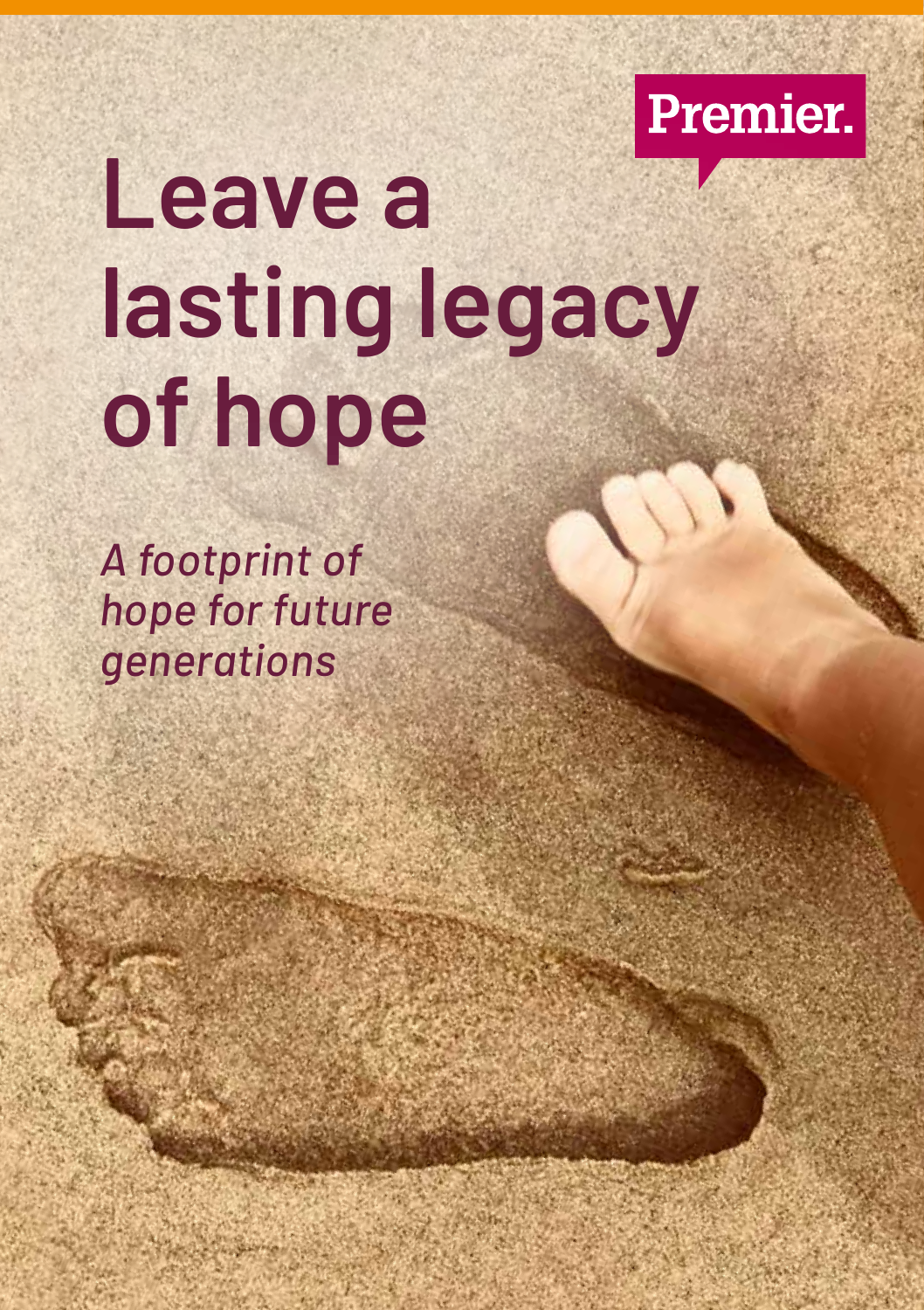### A gift in YOUR Will won't impact lives today but it WILL empower us to be at the side of future generations following in your footsteps"

### **Dear Friend,**

Premier has been able to achieve so much more than we could ever have imagined back in 1995, and we could not have done it all without your support. Every donation and every gift in every Will helps us speak to those in need of the love of God.

God has used this ministry in extraordinary ways to speak to a nation that needs to hear the love of God and to know salvation in the name of our Lord Jesus Christ.

I think we can sometimes be limited by our imaginations, but there is no limit with our God, and I know He will continue to use us in amazing ways.

If you are receiving this booklet, you are considering what your lasting legacy might be and I thank you for thinking about what you might be able to do to fuel the work of this ministry long into the future.

All legacy gifts are received into our Inspiration fund from where we make sure they are put to the best possible use to further the work of this ministry. And as I look back over my 25 years at Premier I am astounded by God's grace and by the generosity of ordinary Christian men and women across the UK who have made so much possible.

Over the years Premier has reached out far and wide, and in this digital age we continue to look for new and innovative ways to open doors to God's word for the young, and not so young.

As I look ahead to the next 25 years, I am as excited as ever about what God will do through us. Whether it's through our radio broadcasts, Premier Lifeline, or our apologetics programmes – God's word will find a way. And whatever the shape of media in the future, as technologies change and develop, we will be here!

What you do today, could make a world of difference as together we build God's Kingdom for future generations.

Blessings,

Peter Kerridge Ceo

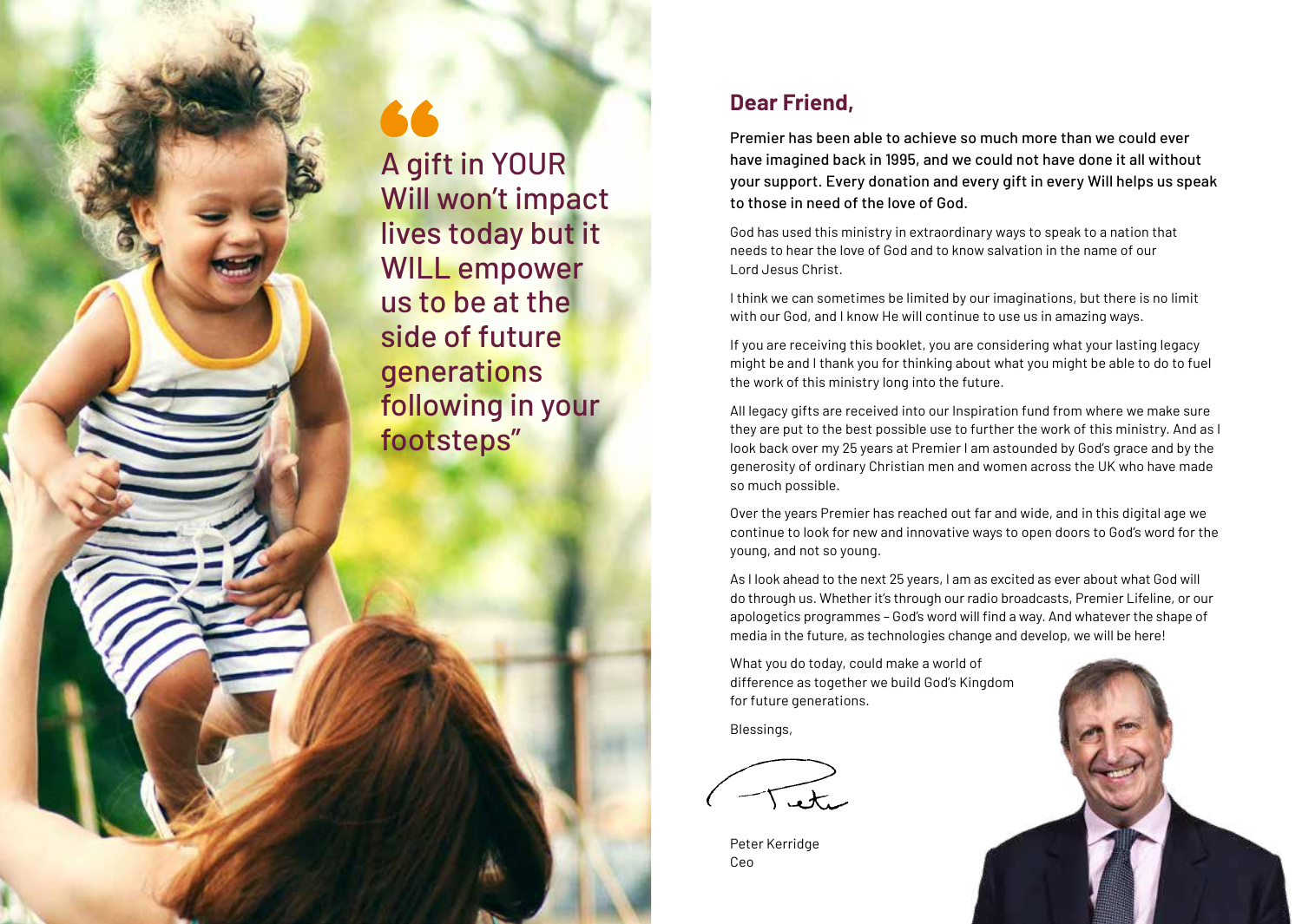### We will keep equipping people to be confident in their faith…

Premier continues to be a strong Christian voice to the UK and in these times when the Christian voice may seem at risk of being silenced, Premier continues to resource and equip people to be confident Christians through *Premier Unbelievable?* and its growing apologetics strand.

Through the years, over 3.3million *Premier Unbelievable?* podcasts have been downloaded and hundreds of thousands have tuned in to listen on Premier Christian Radio or have attended a Premier Unbelievable? conference.

We could say so much about why we think this work is critical but we think J says it best -

What you do today could change the life of someone you don't even know at just the moment in time when they need it..."

#### *Hello,*

*I just wanted to say thank you so much for your work, and for Unbelievable?*

*I found the podcast around 2 months ago. I'm only 18 and was brought up going to church and a Christian school, when I got to secondary school I lost my faith and found it again after an experience I'll never forget. I was feeling so empty one night and overwhelmed I prayed, shouted to God. I felt a tingling on my right side forcing me to look out of the window. It was just a normal street, but one shining star in the sky and I was so happy.* 

*Recently I've been going through a time of suicidal thoughts and I was so anxious at the time of my confirmation in May I was doubtful again. I thought I was stupid, then I found your channel and it helped me so much to answer the questions my anxiety presented. It reminds me that I'm on a journey.*

> *I can't wait to learn more from your discussions keep up the great work. I'm being looked after by lots of people and I know God wants me to use this precious life!*

Perhaps it will be someone to listen and pray in a time of need, perhaps it will be the confidence to speak about Jesus when it feels like the world isn't listening, perhaps it will be a word from God through the airwaves… God knows all these future stories and you can be part of them.

#### **We'll keep on listening and praying…**

We all face times of trial or crisis and *Premier Lifeline* continues to receive an increasing number of calls about everything from addictions, breakdown of relationships, mental health issues and loneliness. Every day of the year

between 9am and midnight, those in need of a listening ear or prayer can phone *Premier Lifeline*.

*Premier Lifeline* relies on over 120 wonderful volunteers who are truly committed to helping those in urgent need of support.

All Premier 'Lifeliners' graduate from an extensive training programme to ensure they are fully equipped for the calls they will receive.

Demands on Premier Lifeline are growing and we yearn to be there for everyone. We need more funds to recruit and train the best 'Lifeliners' - your gift can make this happen for future generations.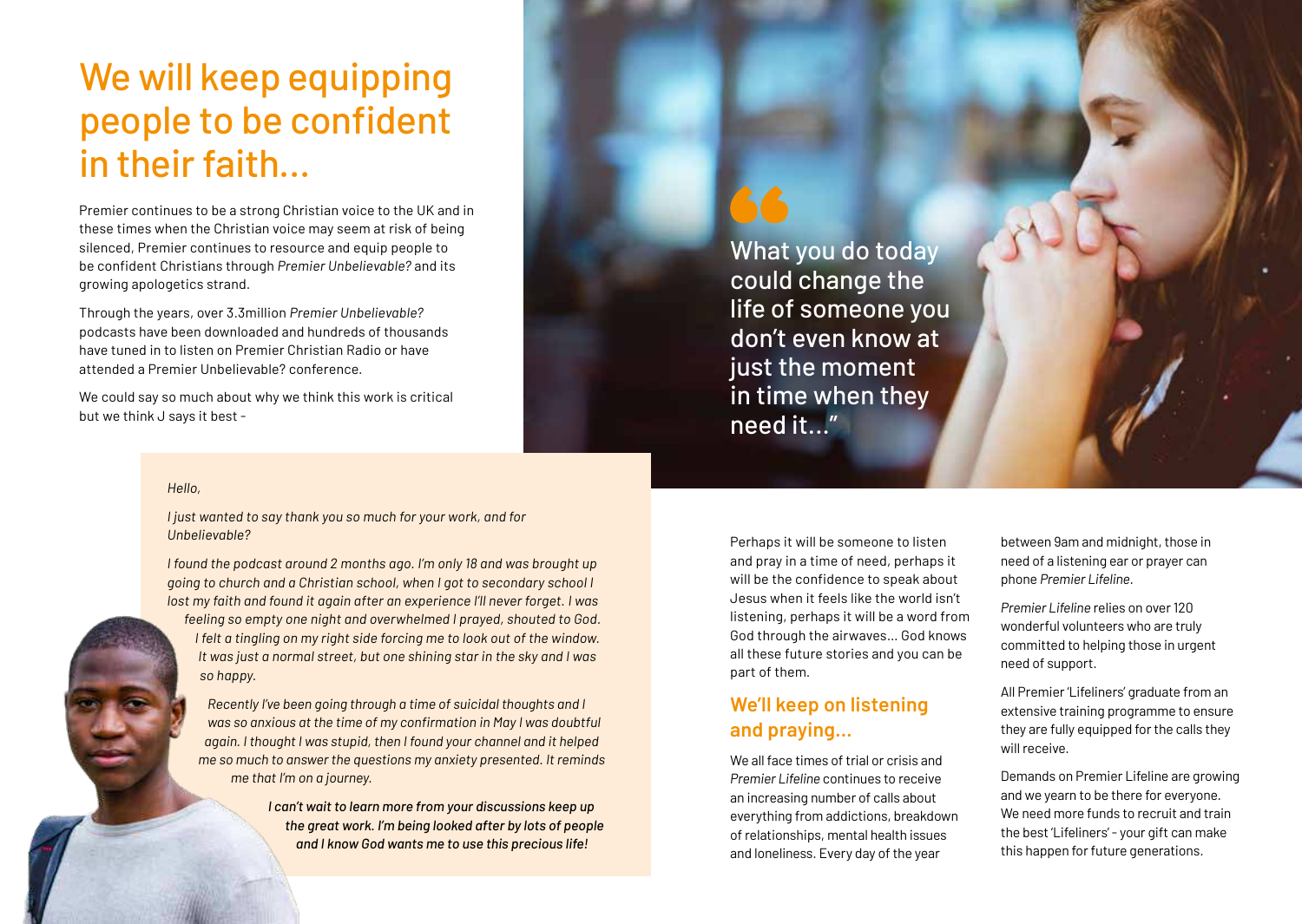

### We will keep reaching out with the love of God….

Our 3 sister stations Premier Christian Radio, Premier Praise and Premier Gospel have the power to speak God's truth into people's lives 24/7 in their homes, or on the move through a range of electronic devices.

A voice of hope into homes, prisons, cars, mobile phones and smart speakers, radio broadcasts can find people in the hardest to reach places, and the many thousands of testimonies we have received over the years from Premier listeners about what the broadcasts have contributed to their journey of faith speak for themselves.



### A gift in your Will to Premier Christian Media Trust is so easy... anyone can do it.

This way of giving is so simple and not just for the wealthy. The only information needed by your professional adviser is our registered charity name and number: **Premier Christian Media Trust - 287610**

## The only decision is what gift you would like to give us?

Do you have a family? If so, then they could inherit 99% and you could leave 1% to Premier. Of course if you feel you can give more you can! Ask your professional adviser to make sure your wishes for all your inheritors come true.

If you are worried about the cost of a Will – or you find the whole task daunting – then contact us. **legacy@premier.org.uk** or speak to Claire on **0300 777 1221**

We can direct you to a trustworthy company called Bequeathed, who use solicitors, and you can even make your Will online in the comfort of your home. Details of our free Will writing service in Partnership with Bequeathed can be found at **www.premier.org.uk.** 

It's simple to use and they will even store your completed Will for free.

In addition to this they can offer you a free \*telephone Will service, where the in-house legal team will take your instructions over the phone or via video conference.

To use these free Will services there is no obligation to include a gift in your Will to Premier but of course we would love it if you did! You would be enabling so much for the future.

**\*please note you will need to supply a working email address in order to access this service**